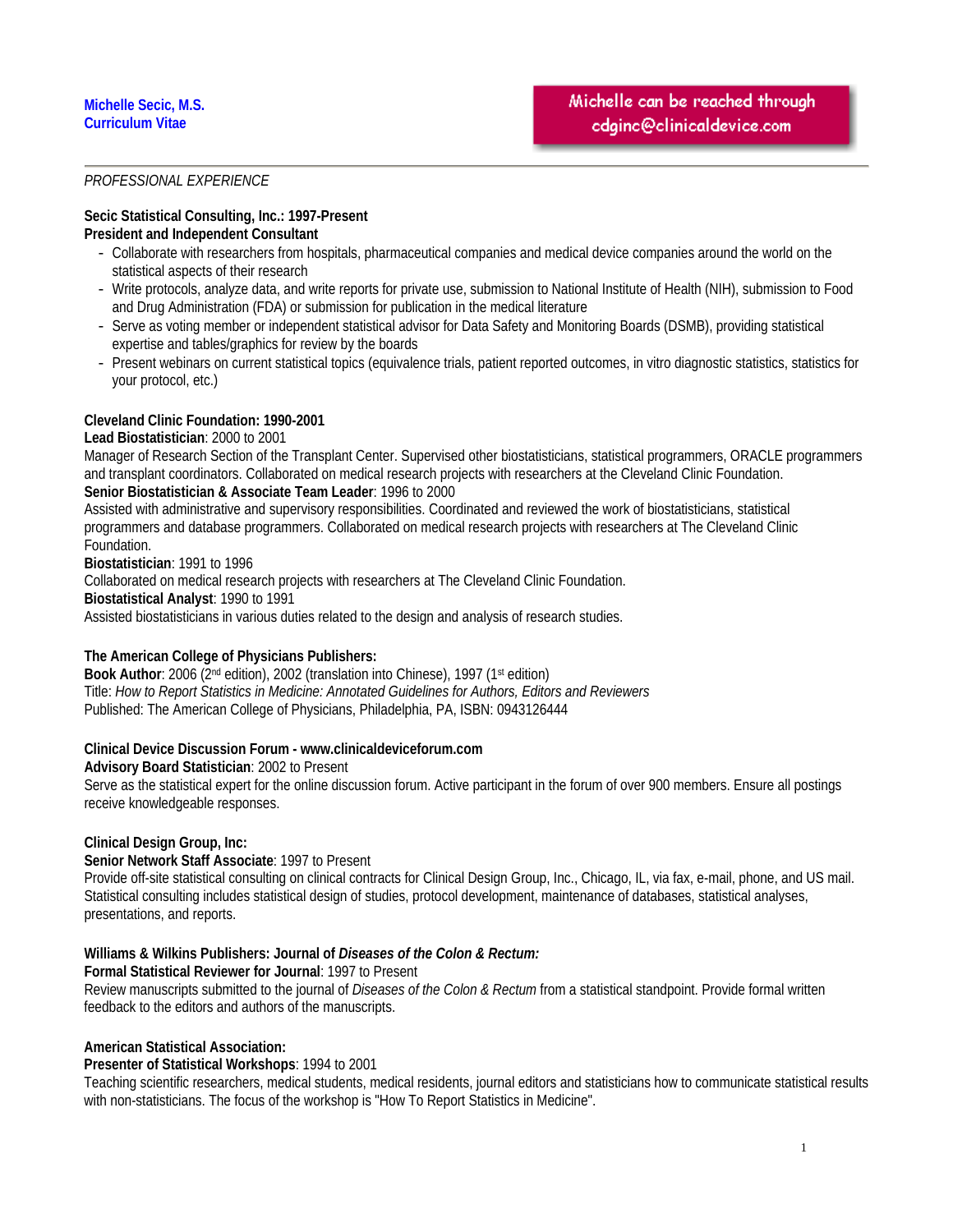### *EDUCATION*

### **Bowling Green State University, Bowling Green, Ohio**

Master of Science in Applied Statistics, 1990 Bachelor of Arts in Statistics, 1989 Bachelor of Arts in Mathematics, 1989

### *PUBLICATIONS*

**Books:** 

Lang TA, Secic M. How to Report Statistics in Medicine: Annotated Guidelines for Authors, Editors and Reviewers, 2<sup>nd</sup> Edition. Philadelphia, PA. The American College of Physicians. August 2006.

Lang TA, Secic M. *How to Report Statistics in Medicine: Annotated Guidelines for Authors, Editors and Reviewers*. Philadelphia, PA. The American College of Physicians. March 1997.

Stark NJ. *Clinical Trials Design: Safety, Efficacy and Performance for Medical Devices*. Chicago, IL. Clinical Design Group, Inc. 2000. Acknowledgement.

Neter J, Kutner MH, Nachtsheim CJ, Wasserman W. *Instructor Solutions Manual to accompany Applied Linear Regression Models, 3rd Ed, and Applied Linear Statistical Models, 4th Ed*. Chicago, IL. Richard D. Irwin, a Times Mirror Higher Education Group, Inc. company. 1996. Acknowledgement.

Neter J, Kutner MH, Nachtsheim CJ, Wasserman W. *Student Solutions Manual for use with Applied Linear Regression Models, 3rd Ed, and Applied Linear Statistical Models, 4th Ed*. Chicago, IL. Richard D. Irwin, a Times Mirror Higher Education Group, Inc. company. 1996. Acknowledgement.

#### **Published Manuscripts:**

Stager M, Harvey R, Secic M, Camlin-Shingler K, Cromer B. Self-reported physical activity and bone mineral density in urban adolescent girls. *J Pediatr Adolesc Gynecol*. 2006 Feb;19(1):17-22.

Bonny AE, Ziegler J, Harvey R, Debanne SM, Secic M, Cromer BA. Weight Gain in Obese and Nonobese Adolescent Girls Initiating Depot Medroxyprogesterone, Oral Contraceptive Pills, or No Hormonal Contraceptive Method. *Arch Pediatr Adolesc Med.* 2006; 160:40-45.

Bloomfield EL, Secic M, Porembka D. A correlation of catecholamine and vasoactive peptide release with hemodynamics in patients undergoing resection of arteriovenous malformations. *Neurocrit Care*. 2005; 3(2):127-131.

Spindler KP, Warren TA, Callison JC, Secic M, Fleisch SB, Wright RW. Clinical outcome at a minimum of five years after reconstruction of the anterior cruciate ligament. *J Bone and Joint Surgery*. 2005 Aug;87(8):1673-1679.

Rome E, Zeigler J, Secic M, Bonny A, Stager M, Lazebnik R, Cromer BA. Bone biochemical markers in adolescent girls using either depot medroxyprogesterone acetate or an oral contraceptive. *J Pediatr Adolesc Gynecol*. 2004 Dec;17(6):373-7.

Bakris GL, Weir MR, Secic M, Campbell B, Weis-McNulty A. Differential effects of calcium antagonist subclasses on markers of nephropathy progression. *Kidney International*. 2004 June;65(6):1991-2002.

Glenn RE Jr, Spindler KP, Warren TA, McCarty EC, Secic M. Cryotherpay decreases intraarticular temperature after ACL reconstruction. *Clin Orthop*. 2004 Apr;(421):268-72.

Fuller MA, Shermock KM, Secic M, Grogg A. A comparative study of the development of diabetes in patients taking risperidone and olanzapine. *Pharmacotherapy*. 2003 Sept;23(8):1037-1043.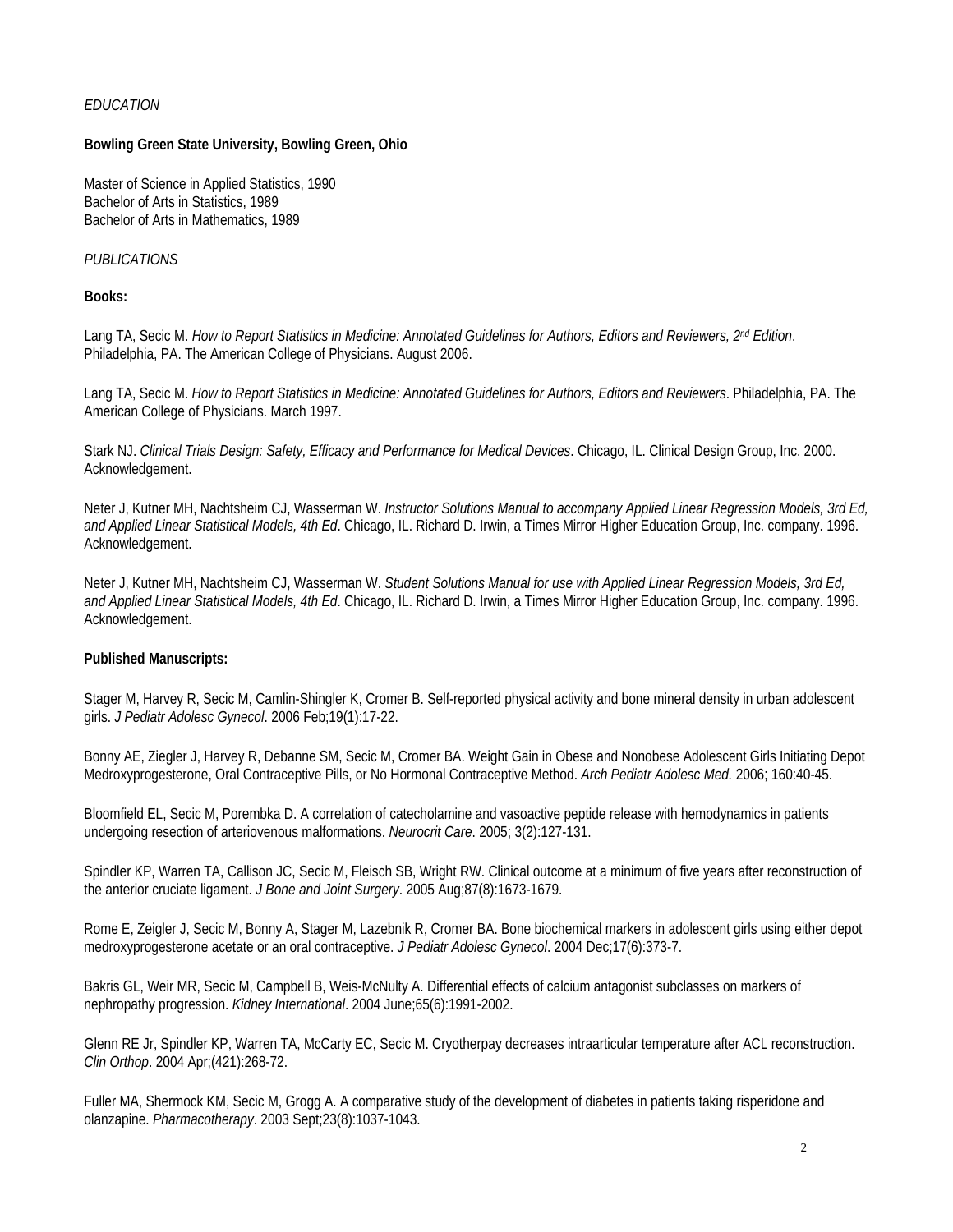Paul JJ, Spindler KP, Andrish JT, Parker RD, Secic M, Bergfeld JA. Jumping versus nonjumping anterior cruciate ligament injuries: a comparison of pathology. *Clin J Sport Med.* 2003 Jan;13(1):1-5.

Oikonomakis I, Wexner SD, Gervaz P, You SY, Secic M, Giamundo P. Seprafilm(R): A Retrospective Preliminary Evaluation of the Impact on Short-Term Oncologic Outcome in Colorectal Cancer. *Dis Colon Rectum*. 2002 Oct;45(10):1376-80.

Prina LD, Rancatore E, Secic M, Weber RE. Comparison of Stone Size and Response to Analgesic Treatment in Predicting Outcome of Patients with Renal Colic. *Eur J Emerg Med*. 2002 Jun;9(2):135-9.

Fuller MA, Shermock KM, Secic M, Laich JS, Durkin MB. Service Use and Costs Among VA Patients with Schizophrenia Taking Risperidone or Olanzapine. *Psychiatric Services*. July 2002;53(7)855-860.

Yamani MH, Haji SA, Starling RC, Tuzcu EM, Ratliff NB, Cook DJ, Abdo A, Crowe T, Secic M, McCarthy P, Young JB. Myocardial Ischemic-Fibrotic Injury After Human Heart Transplantation Is Associated With Increased Progression of Vasculopathy, Decreased Cellular Rejection and Poor Long-Term Outcome. *Journal of the American College of Cardiology.* March 2002;39:6,970-977.

Gervaz P, Cerottini JP, Bouzourene H, Hahnloser D, Doan CL, BenhattarJ, Chaubert P, Secic M, Gillet M, Carethers JM. Comparison of Microsatellite Instability and Chromosomal Instability in Predicting Survival of Patients with T3N0 Colorectal Cancer. *Surgery*. February 2002;13(2);190-197.

Mercado G, Adelstein DJ, Saxton JP, Secic M, Larto MA, Lavertu P. Hypothyroidism: A Frequent Event After Radiotherapy and After Radiotherapy with Chemotherapy for Patients with Head and Neck Carcinoma. *Cancer*. December 2001;92(11):2892-2897.

Lavertu P, Adelstein DJ, Myles J, Secic M. P53 and Ki-67 as Outcome Predictors for Advanced Squamous Cell Cancers of the Head and Neck Treated with Chemoradiotherapy. *Laryngoscope*. November 2001;111(11):1878-1892.

Gervaz P, Rotholtz N, Wexner SD, You SY, Saigusa N, Kaplan E, Secic M, Weiss EG, Nogueras JJ, Belin B. Colonic J-Pouch Function in Rectal Cancer Patients: Impact of Adjuvant Chemoradiotherapy. *Diseases of the Colon and Rectum.* November 2001; 44(11):1667-1675.

Alexander F, Magnuson D, DiFiore J, Jirousek K, Secic M. Specialty Versus Generalist Care of Children with Appendicitis: An Outcome Comparison. *Journal of Pediatric Surgery*. October 2001;36(10):1510-1513.

Gervaz P, Pikarsky A, Utech M, Secic M, Efron J, Belin B, Jain A, Wexner S. Converted Laparoscopic Colorectal Surgery - A Meta-Analysis. *Surgical Encoscopy.* August 2001;15(8);827-832.

Gervaz P, Bouzourene H, Cerottini JP, Chaubert P, Benhattar J, Secic M, Sexner S, Givel JC, Belin B. Dukes B Colorectal Cancer: Distinct Genetic Categories and Clinical Outcome Based on Proximal or Distal Tumor Location. *Diseases of The Colon and Rectum*. March 2001, 44(3):364-372.

Gervaz P, Rotholtz N, Pisano M, Kaplan E, Secic M, Coucke P, Pikarsky A, Efron J, Weiss E, Wexner S. Quantitative Short-Term Study of Anal Sphincter Function After Chemoradiation for Rectal Cancer. *Archives of Surgery*, February 2001, 136(2):192-196.

Secic M. How To Write Statistical Reports For Clients. *American Statistical Association 2000 Proceedings*, 214-217, 2000.

Adelstein DJ, Lavertu P, Saxton JP, Secic M, Wood BG, Wanamaker JR, Eliachar I, Strome M, Larto MA. Mature Results of a Phase III Randomized Trial Comparing Concurrent Chemoradiotherapy with Radiation Therapy Alone in Patients with Stage III and IV Squamous Cell Carcinoma of the Head and Neck. *Cancer*, 2000. 88(4)876-883.

Lewicki LJ, Mion LC, Secic M. Sensitivity and Specificity of the Braden Scale in the Cardiac Surgical Population. *Journal of Wound, Ostomy and Continence Nurses*, 1999. 27(1)36-41.

Lavertu P, Adelstein DJ, Saxton JP, Secic M, Eliachar I, Strome M, Larto MA, Wood BG. Aggressive Concurrent Chemoradiotherapy for Squamous Cell Head and Neck Cancer: An 8-Year Single-Institution Experience. *Archives of Otolaryngology - Head & Neck Surgery*, February 1999;125(2):142-148.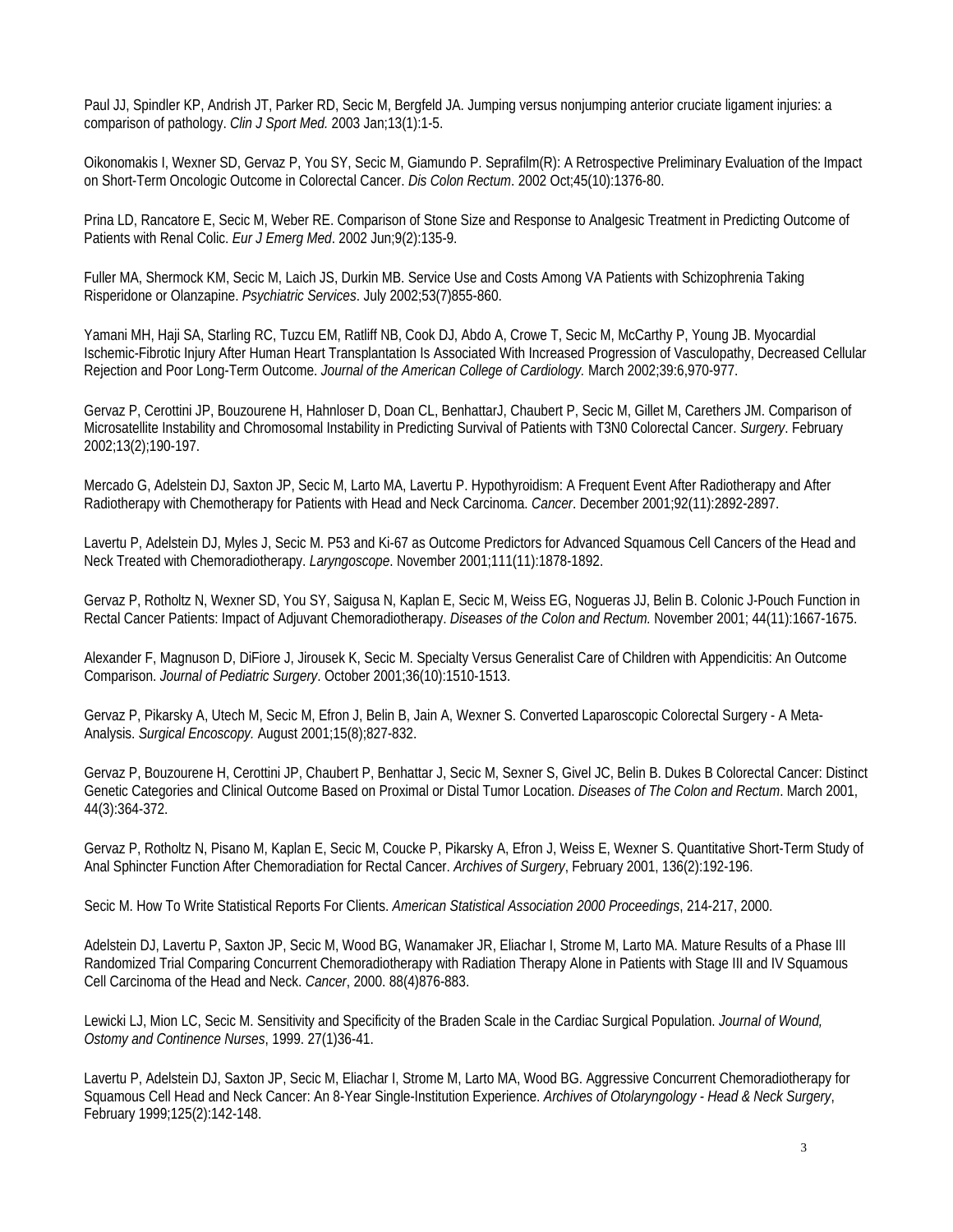Prieto LR, Hordof AJ, Secic M, Rosenbaum MS, Gersony WM. Progressive Tricuspid Valve Disease in Patients with Congenitally Corrected Transposition of the Great Arteries. *Circulation*, September 1998;98(10):997-1005.

Bloomfield EL, Schubert A, Secic M, Barnett G, Shutway F, Ebrahim ZY. The Influence of Scalp Infiltration with Bupivacaine on Hemodynamics and Postoperative Pain in Adult Patients Undergoing Craniotomy. *Anesth Analg.* September 1998;87(3):579-582.

Goodkin DE, Kinkel RP, Weinstock-Guttman B, VanderBrug Medendorp S, Secic M, Gogol D, Perryman JE, Uccelli MM, Neilley L. A Phase II Study of IV Methylprednisolone in Secondary-Progressive Multiple Sclerosis. *Neurology*, 1998, 51:1,239-245.

Hirakawa K, Stulberg BN, Wilde AH, Bauer TW, Secic M. Results of 2-stage Reimplantation for Infected Total Knee Arthroplasty. *Journal of Arthroplasty*, 1998. 13: 1, 22-8.

Bloomfield EL, Schubert A, Secic M, Barnett G, Shutway F, Ebrahim ZY. The Influence of Scalp Infiltration with Bupivacaine on Hemodynamics and Postoperative Pain in Adult Patients Undergoing Craniotomy. *Anesthesia and Analgesia*, 1998. 87: 3, 579-82.

Fitch J, Garcia RE, Moodie DS, Secic M, Influence of Cholesterol Screening and Nutritional Counseling in Reducing Cholesterol Levels in Children. The American Heart Association. *Clinical Pediatrics*, 1997, 36: 5, 267-72.

Lavertu P, Adelstein DJ, Saxton JP, Secic M, Wanamaker JR, Eliachar I, Wood BG, Strome M. Management of the Neck in a Randomized Trial Comparing Concurrent Chemotherapy and Radiotherapy with Radiotherapy Alone in Resectable Stage III and IV Squamous Cell Head and Neck Cancer. *Head and Neck*, 1997. 19:(7)559-66.

Kottke-Marchant K, Green R, Jacobsen DW, Gupta A, Savon SR, Secic M, Robinson K. High Plasma Homocysteine: A Risk Factor for Arterial and Venous Thrombosis in Patients with Normal Coagulation Profiles. *Clin Appl Thrombosis/Hemostasis*, 1997. 3(4):239-244.

Alexander F, Wyllie R, Jirousek K, Secic M, Porvasnik S. Delayed Gastric Emptying Affects Outcome of Nissen Fundoplication in Neurologically Impaired Children. *Surgery*, 1997. 122(4)690-698.

Hirakawa K, Bauer TW, Hashimoto Y, Stulberg BN, Wilde AH, Secic M. Effect of Femoral Head Diameter on Tissue Concentration of Wear Debris. *Journal of Biomedical Materials Research*, 1997. 36:529-535.

Lewicki LJ, Mion L, Splane KG, Samstag D, Secic M, Patient Risk Factors for Pressure Ulcers During Cardiac Surgery. *AORN Journal*, 1997. 65:(5)933-42.

De Raeve HR, Thunnissen FBJM, Kaneko FT, Guo FH, Lewis M, Kavuru MS, Secic M, Thomassen MJ, Erzurum SC. Decreased Cu,Zn-SOD Activity in Asthmatic Airway Epithelium: Correction by Inhaled Corticosteroid in Vivo. *The American Journal of Physiology*, 1997. 272:1Pt1,L148-L154.

Gombeski WR, Briller S, Fishleder A, Bat-Cirjak E, Rothner AD, Secic M. Marketing Impact of Health Education Programs. *Journal of Hospital Marketing*, 1997. 11(2):91-103.

Fazio VW, Marchetti F, Church JM, Goldblum JR, Lavery IC, Hull TL, Milsom JW, Strong SA, Oakley JR, Secic M. Effect of Resection Margins on the Recurrence of Crohn's Disease in the Small Bowel. *Annals of Surgery*, 1996. 224(4).

Broniatowski M, Vito KJ, Shah B, Shields RW, Kayali H, Secic M, Dessoffy R, Strome M. Contraction Patters of Intrinsic Laryngeal Muscles Induced by Orderly Recruitment in the Canine. *Laryngoscope*, 1996. 106:1510-1515.

Gupta A, Kottke-Marchant K, Secic M, Jacobsen DW, Green R, Robinson K. Elevated Plasma Homocysteine: A Common Reversible Risk Factor for Thromboembolism in Men and Women. *Journal of the American College of Cardiology*, 1996. 27(2):273A-274A.

O'Hagan AR, Ellsworth R, Secic M, Rothner AD, Brouhard BH. Renal Manifestations of Tuberous Sclerosis Complex. *Clinical Pediatrics*, 1996. 35(10):483-490.